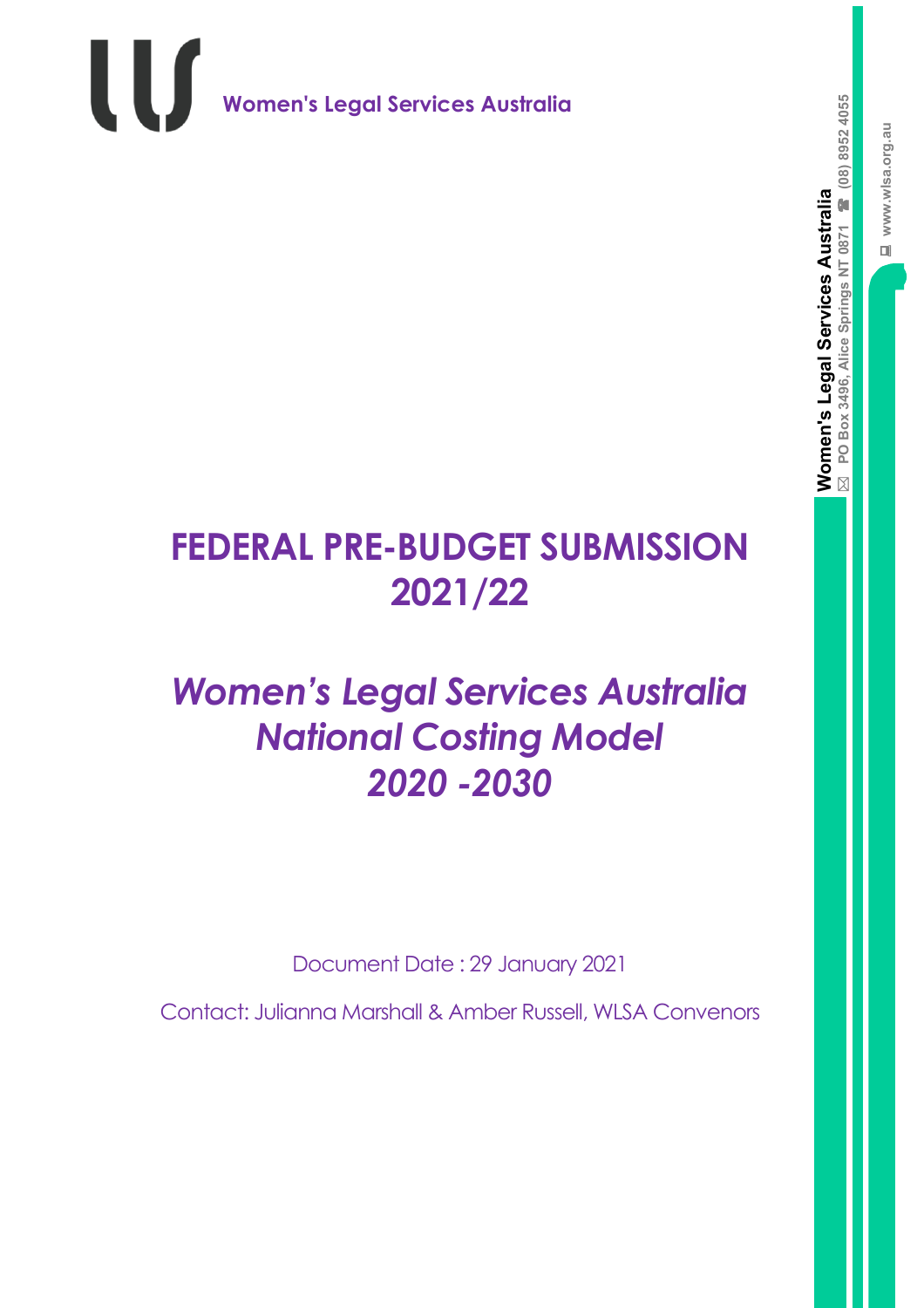# W

## **Women's Legal Services Australia**

## *Contents*

| Role of Specialist Women's legal services in meeting the complex socio-legal needs |
|------------------------------------------------------------------------------------|
|                                                                                    |
|                                                                                    |
|                                                                                    |
| Equitable distribution of funding to meet the needs of family and domestic         |
|                                                                                    |
|                                                                                    |
| ATTACHMENT A - WLSA national costing model briefing paper  13                      |
|                                                                                    |
|                                                                                    |
|                                                                                    |
|                                                                                    |
|                                                                                    |
|                                                                                    |
|                                                                                    |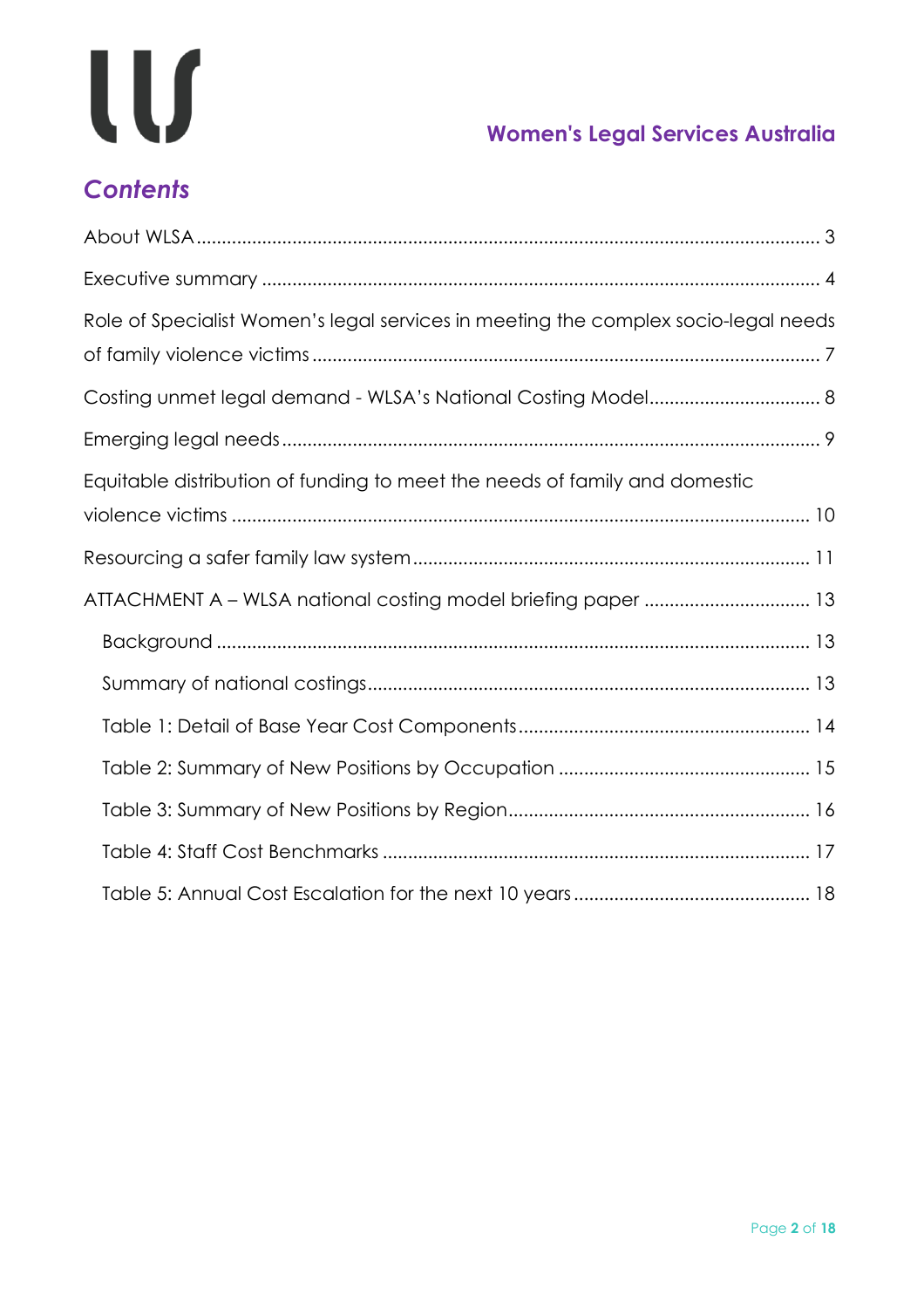# LU

#### **Women's Legal Services Australia**

#### <span id="page-2-0"></span>**About WLSA**

Women's Legal Services Australia (WLSA) is a national network of community legal centres specialising in women's legal issues, which work to support, represent and advocate for women to achieve justice in the legal system. We seek to promote a legal system that is safe, supportive, non-discriminatory and responsive to the needs of women. Some of our centres have operated for over 35 years.

Our members' principal areas of legal service work are family violence (family violence intervention orders), family law, child protection and crimes compensation. Our members also deliver training programs and educational workshops to share our expertise regarding effective responses to violence and relationship breakdown.

Across the country, Women's Legal Services deliver a diverse range of socio-legal service models to the most financially disadvantaged women in Australia. The majority of women we represent have experienced, or are still experiencing, family and domestic

Finally, both WLSA and its individual member services work to contribute to policy and law reform discussions, primarily focused on sexual and family violence, to ensure that the law does not unfairly impact on women experiencing violence and relationship breakdowns.

#### **Acknowledgement**

WLSA would like to acknowledge and recognise the traditional custodians of the lands on which we work and live. We acknowledge and pay our respects to Elders past, present and emerging.

We acknowledge the family violence victims-survivors with whom we work and whose voices and experiences inform our advocacy in the hope for positive change.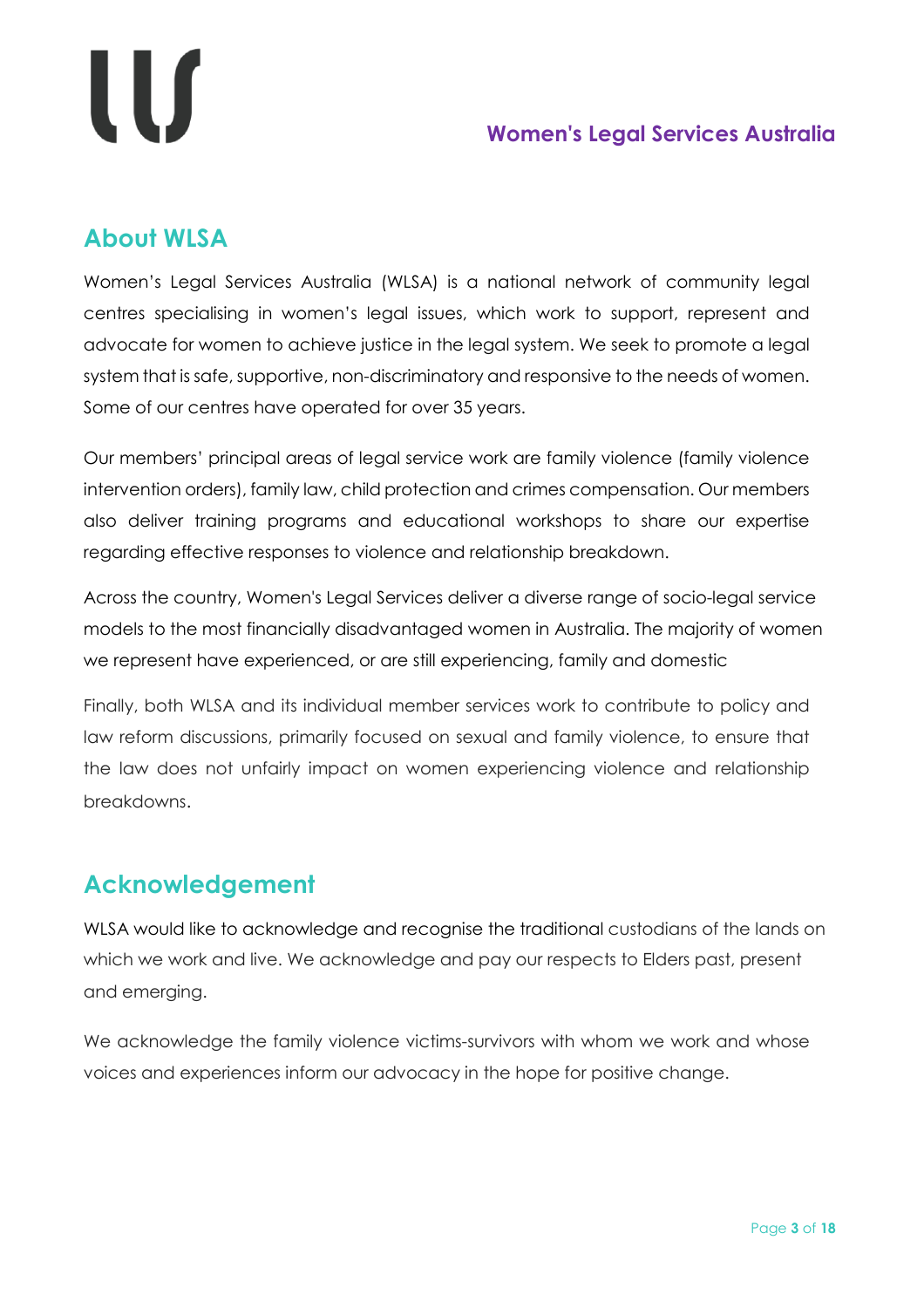#### <span id="page-3-0"></span>**Executive Summary**

WLSA called on the Federal Government in October last for an additional \$25 million annual rescue package to employ an extra 139 staff across the country. This would directly prevent the turning away of 40% of women from Women's Legal Services across Australia due to lack of staff and resources.

The restrictions imposed because of COVID-19 have increased the danger for at-risk women by confining many in their homes with potentially violent partners and increasing the opportunities for coercive control, as well as creating significant financial stress. This has placed even greater pressure on already strained specialist legal services

The call came after an economic analysis, conducted by Jim Stanford, economist at the Australia Institute, in September 2020, demonstrated that Women's Legal Services across Australia were having to turn away up to 50% of financially disadvantaged and marginalised women who are either referred in to their services or seek support directly and that \$25 million was required annually to service those at risk of violence seeking advice and representation urgently.

The national costing model conservatively predicted that over the next decade around \$225 million needs to be allocated to specialist women's legal services to meet current levels of unmet demand. The costing does not take into account emerging needs and growing demands caused by the pandemic.

WLSA members are seriously concerned about the lack of resource capacity that they have to meet the expected growing demand for specialist women's legal services across the country to address the complex needs of family violence victim survivors arising from the pandemic. This demand will continue to rise in the coming months and years ahead.

Last year we welcomed the Federal Government's announcement in 2020 of \$63.3 million additional funding for the legal assistance sector. This included \$49.8 million for legal assistance services, 40% of which was allocated to matters relating to domestic violence and \$13.5 million allocated for IT costs to support the sector's transition to delivering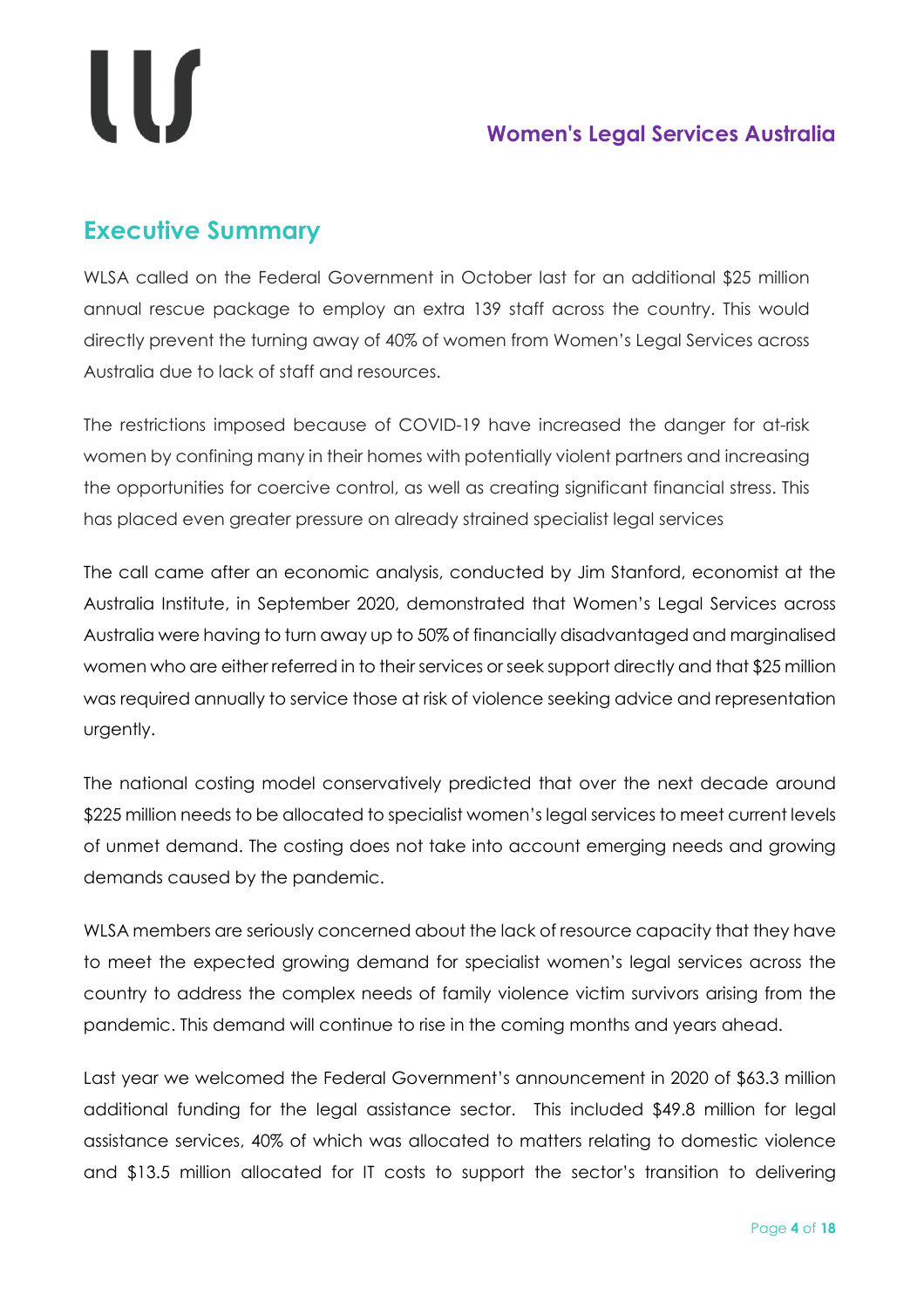assistance virtually and online.[1](#page-4-0) However, funds earmarked for family violence legal services were disproportionately distributed to legal aid commissions, services which many of our client's cannot access due to legal conflict (the perpetrator of family violence has already accessed the service). Consequently, women and children missed out on the specialist legal assistance provided by women's legal services which could have aided their recovery from family violence. Only 7% of the national family violence spend was allocated to women's legal services. That equated to \$3.5 million of the \$63.3 million distributed nationally.[2](#page-4-1)

WLSA acknowledges that the Australian Government has allocated specific family and domestic violence-related funding for several specialist women's legal services, and other legal services, as part of the Women's Safety Package. This funding has facilitated access to legal help for women experiencing family and domestic violence across Australia through the operation of 15 specialist domestic violence units (DVU's) and 5 health justice partnerships (HJP's). In 2018, the evaluation of the units and partnerships conducted by Social Compass were positive and found that the units and partnerships had multiple benefits including increased legal access, literacy and positive legal outcomes. WLSA supports the national roll-out of these reforms across Australia. WLSA acknowledges that in November 2018, the Commonwealth Government announced an additional \$29.8 million to extend funding for these existing units over 3 years from 2019-2020.

Another critical challenge that needs addressing in this federal budget is the family law system and the significant part that it has to play in keeping women and children safe after relationship breakdown during the pandemic. To address this critical challenge, over the past five years WLSA has been seeking to ensure that all decision-makers implement WLSA's Safety First in Family Law<sup>[3](#page-4-2)</sup> plan, which has been widely and well received across Australia. More recently we have been working with the family law courts on several reform initiatives, including supporting the development and roll out of the Federal Circuit Court's "Lighthouse Project" and the national COVID-19 list for urgent matters.

 $\overline{a}$ 

<span id="page-4-0"></span><sup>1</sup> Prime Minister's Media Statement, Update on Coronavirus measures, 6 May 2020 access at: <https://www.pm.gov.au/media/update-coronavirus-measures-050520>

<span id="page-4-1"></span><sup>2</sup> Senate Estimates 21/10/2020 questioning from Senator Larissa Waters of AGD witnesses

<span id="page-4-2"></span><sup>&</sup>lt;sup>3</sup> [http://www.wlsa.org.au/campaigns/safety\\_first\\_in\\_family\\_law](http://www.wlsa.org.au/campaigns/safety_first_in_family_law)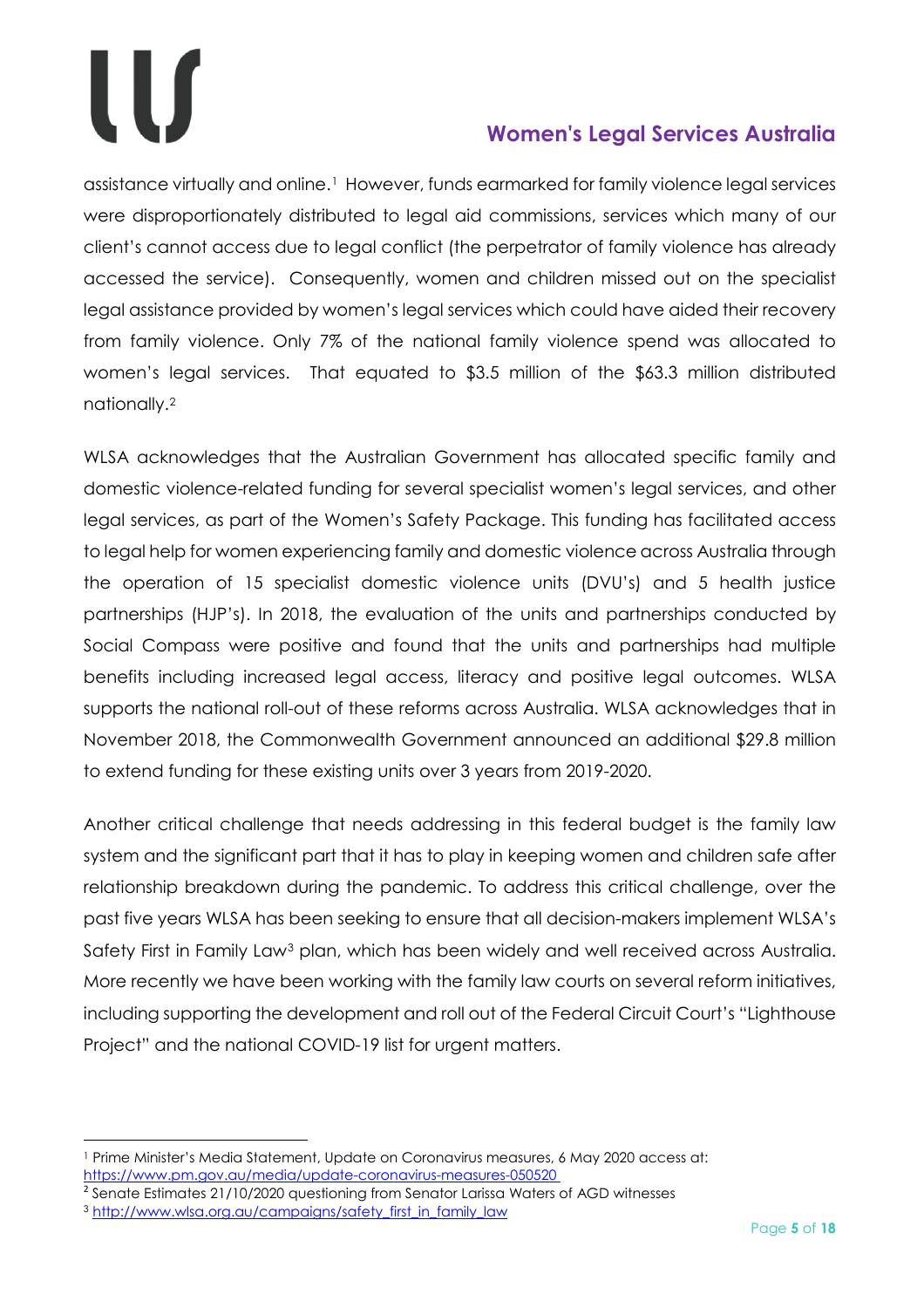We recommend that these risk-screening pilots, namely the *Lighthouse Project,* should be rolled out nationally across all family law court registries in Australia as a matter of priority so that all women and children can feel safe and supported, not just those who are fortunate enough to be able to access the pilot programs. Further, recent developments that have seen the courts deliver virtual non-place based hearings across Australia under the COVID-19 list should be maintained. This list is for urgent matters, including family and domestic violence, which are related to COVID-19. WLSA submits that the effective operation of the COVID-19 family law list depends largely on it being supported by access to legal advice and representation and effective referrals to other professionals.

………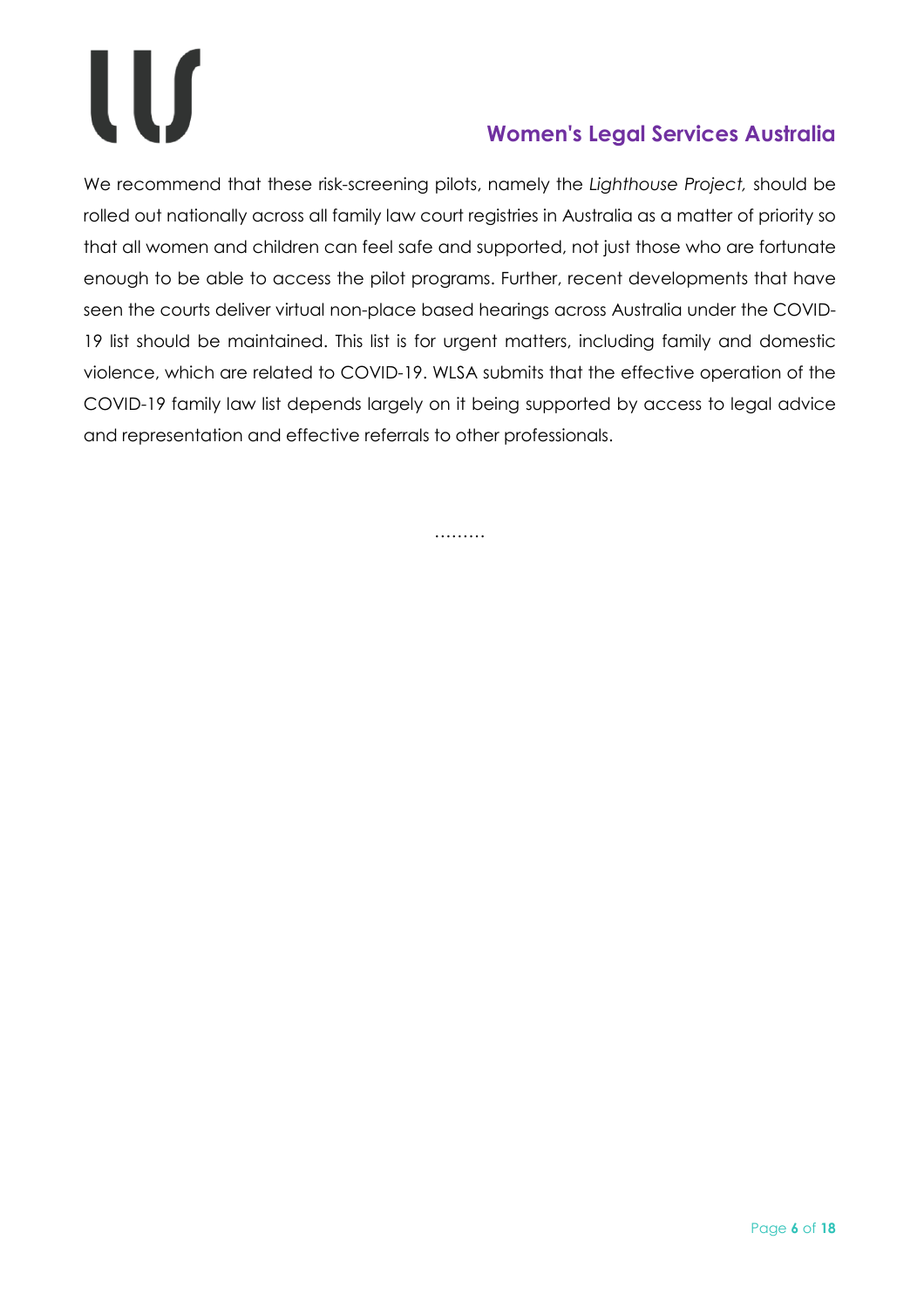### <span id="page-6-0"></span>**Role of Specialist Women's legal services in meeting the complex socio-legal needs of family violence victims**

- 1. Experiencing family and domestic violence can drive social disadvantage, exposing women to a complex web of legal and non-legal problems and reducing their capability to address legal issues that need to be addressed. Victim-survivors of family and domestic violence often encounter personal and systemic barriers to getting legal, financial and social work service assistance. Integrated models of legal and social services working collaboratively together are increasingly being used to address the many varied needs of clients at the same time, when they present.
- 2. Models of integrated service are an innovative response to evidence that legal issues rarely exist in a vacuum and often result in, or arise from, a mixture of problems related to health, housing, finances, mental health, employment, education and family. 'Integration' can take different forms including co-location, multidisciplinary teams or partnerships with other community services.
- 3. Specialist women's legal services are:
	- $\triangleright$  in a unique position to be able to provide integrated wraparound socio-legal services, including financial counselling and social work support services to assist women experiencing domestic violence to protect themselves and their children and to financially and emotionally recover from family and domestic violence. Ongoing integrated legal, social and financial case management empowers women to make safe decisions and to manage the relationship breakdown by enabling them to understand complex legal and financial rights. In some cases, this can save lives. An early and integrated initial response also saves the Government money over the longer term. Advice and representation ensures that women leaving family violence seek and are awarded what they are entitled too, reducing the burden on the tax base.
	- $\triangleright$  vital in empowering and supporting women to claim their legal rights and ensure women can exercise agency, by providing them with a choice of legal assistance services. Staff of these services also have a thorough understanding of the nature and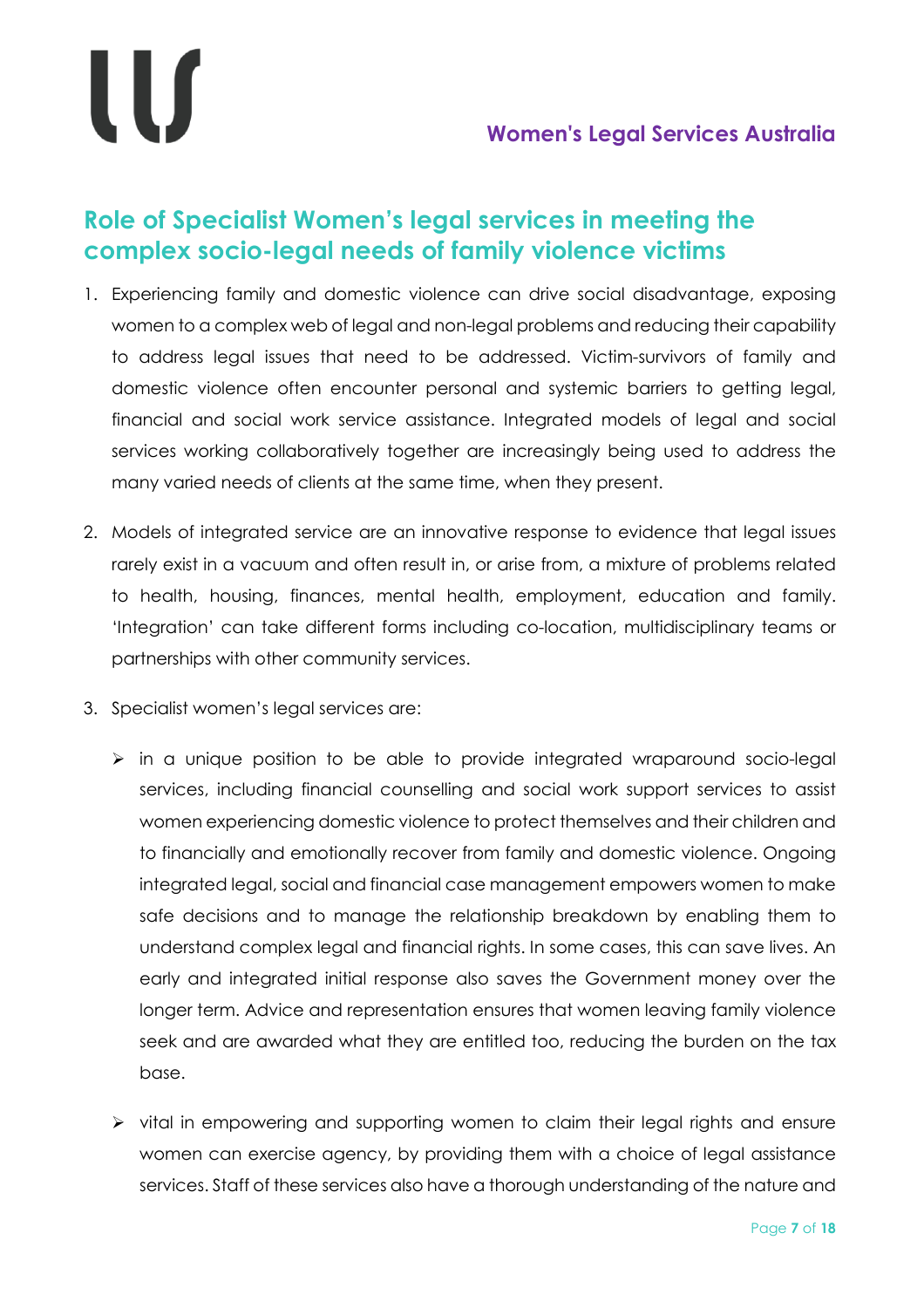

dynamics of domestic and family violence, impact of trauma and are able to recognise intersecting and compounding forms of disadvantage and enact appropriate strategies to respond.

- $\triangleright$  able to provide innovative, integrated services in sexual, family and domestic violence, family law and child protection and successfully fill the cross jurisdictional gaps between the different systems. Specialist family and domestic violence lawyers and social service professionals are readily able to identify interconnected life issues and provide early assistance before issues reach crisis point.
- 4. Recognising the role that specialist women's legal services play in assisting victim survivors, the Financial Counselling Foundation last year provided three-year funding for 10 family and domestic violence financial counsellor positions throughout Australia, the majority to be placed within community legal services which work with family and domestic violence victim survivors. The Foundation "*hopes that these 10 one-off grants in other jurisdictions, will encourage those other Governments to make these new positions permanent after the Foundation's funding ceases*"[4.](#page-7-1) Women's legal services who have been provided with funding include:
	- Women's Legal Service NSW
	- ▶ Women's Legal Service Queensland
	- Central Australian Women's Legal Service
	- ▶ Women's Legal Service WA
	- ▶ Women's Legal Service SA
	- Women's Legal Service Tasmania

#### <span id="page-7-0"></span>**Costing unmet legal demand - WLSA's National Costing Model**

5. Data for the National Costing Model was developed after each WLSA member conducted an audit of unmet need experienced by their service for the 2019/20

 $\overline{a}$ 

<span id="page-7-1"></span><sup>4</sup> [FC Foundation | Funded Projects \(financialcounsellingfoundation.org\)](https://www.financialcounsellingfoundation.org/funded-projects)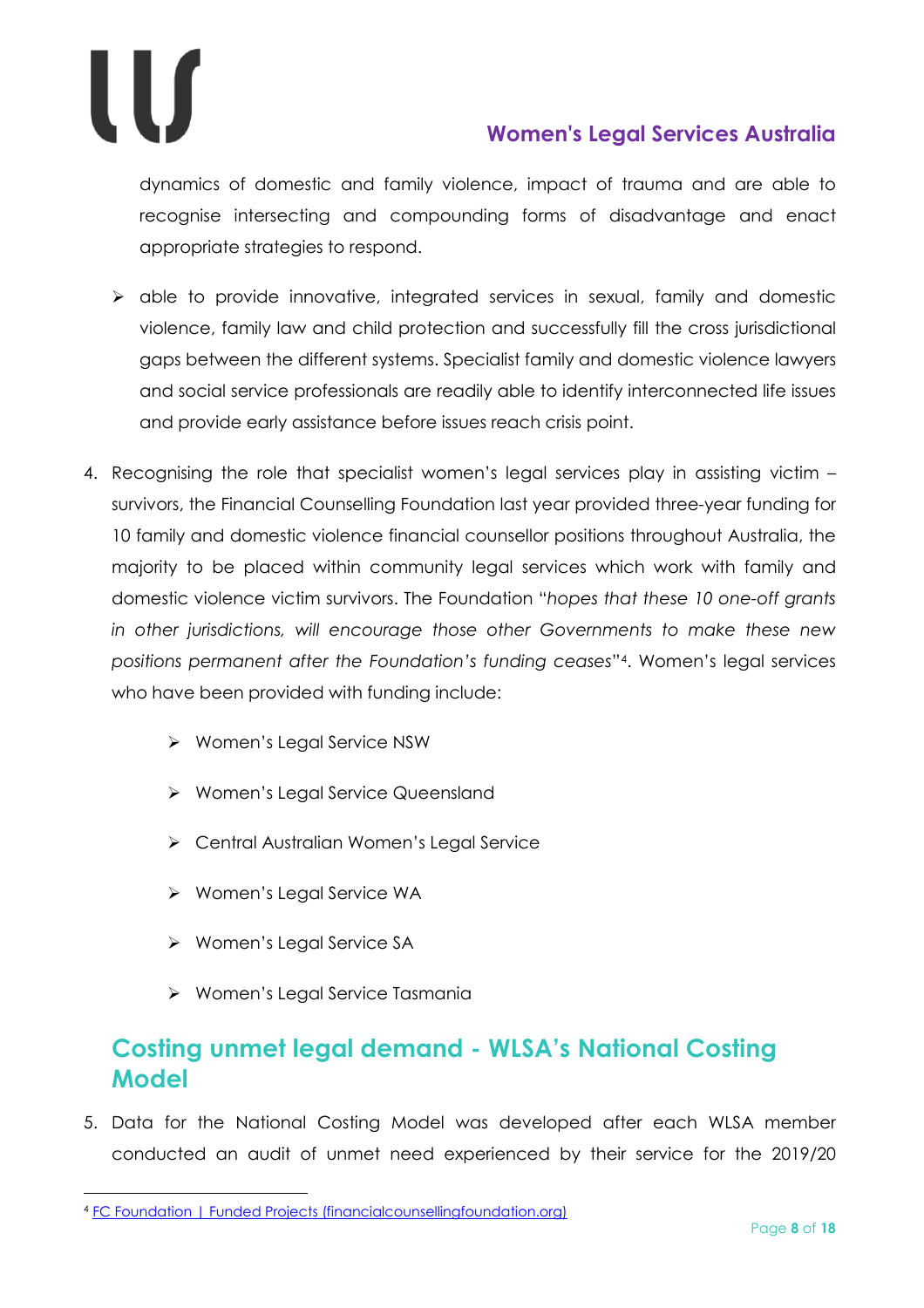financial year. The figures were provided to Jim Stanford, as the basis for a National Costing Model and establishing agreed benchmarks. Non-staff costs were provided by each service on the basis of past expenditure and were then benchmarked for remote areas and non-remote areas. The aggregate data is presented in **Appendix A – national funding ask briefing paper.**

- 6. The model demonstrates that the current level of unmet need for family law assistance is around 40% of all women who present to our services. It also demonstrates that an immediate injection of around \$25 million is needed annually to employ 139 extra staff across Australia and to resource our services so that we can meet current demand levels.
- 7. The model takes into account some of the additional costs associated with remote service provision including, for example, additional vehicles and satellite phones to facilitate some community legal education visits to regional communities. However, the funding request is based on a conservative assessment of unmet need. It does not include service provision in all remote communities which facilitate a circuit court or bush court. The focus of bush court sittings is on criminal proceedings. For every perpetrator of family violence facing criminal charges, there is a victim who requires socio-legal support to engage effectively with the court, including providing evidence, seek appropriate protection through the civil protection order schemes and exercise their right seek compensation to support them to recover from the violence they have experienced. We encourage the Federal Government to review funding arrangements for court circuits and bush courts with a view to ensuring that female victims and women who have used violence to resist abuse both have the opportunity to be represented by a specialist women's legal service.
- 8. Over the next decade a conservative estimate, based on the national costing model, an additional \$225 million needs to be allocated.
- 9. This model does not take into account the anticipated and predicted need as the full effects of the COVID-19 pandemic unfold.

### <span id="page-8-0"></span>**Emerging legal needs**

10. Women's Legal Services Australia members have all experienced an increase in complexity of matters during COVID-19. We have seen an increase in COVID-19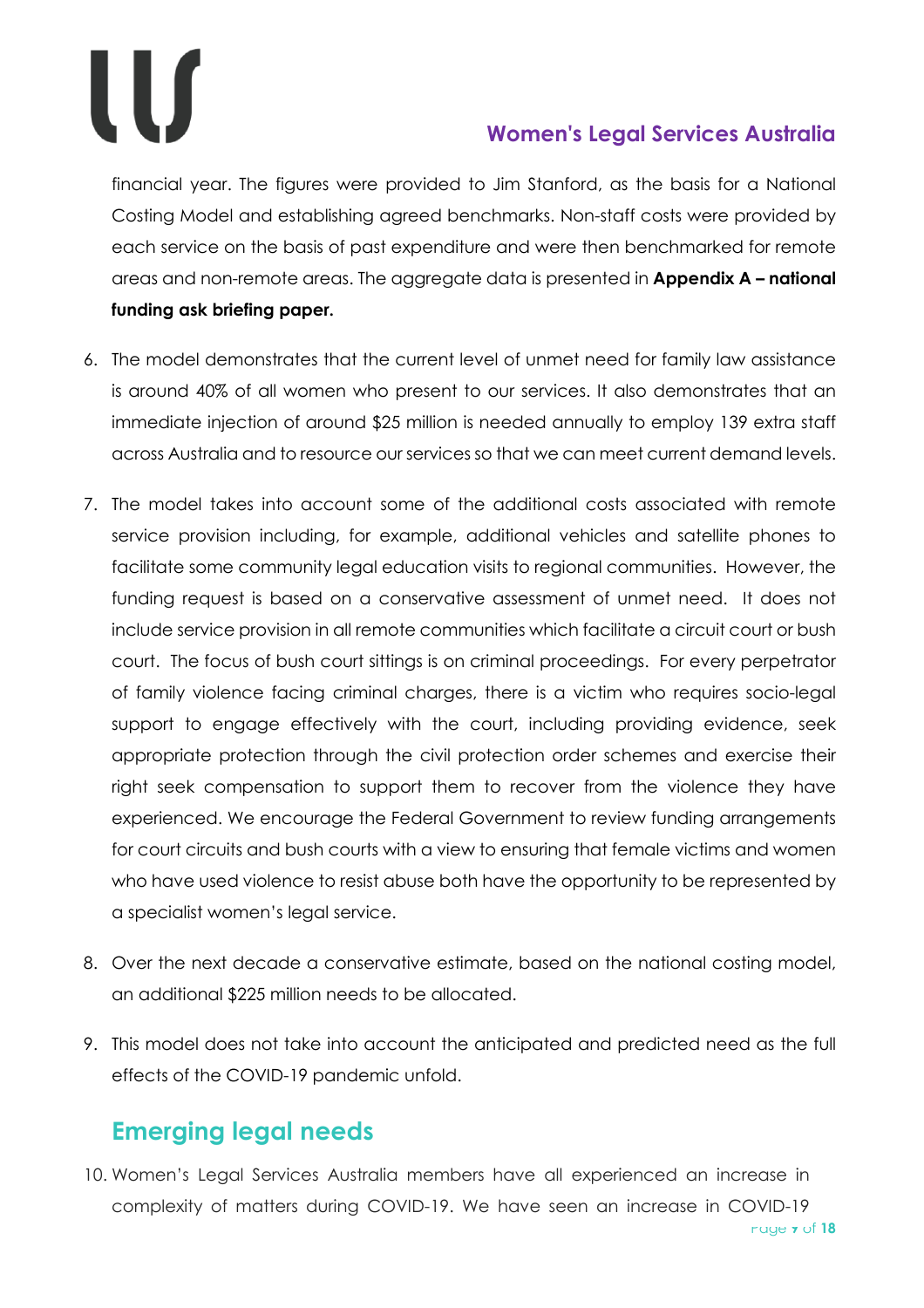$\overline{a}$ 

#### **Women's Legal Services Australia**

related family law matters where COVID-19 restrictions have been used as a tool to increase the level of control and coercion over the mother. We have been and are concerned for the safety of children and adult victim-survivors. This has resulted in an increased intensity in the case work.

11. The number of matters in the legal and justice system involving allegations of family and domestic violence is expected to increase. Sexual, family and domestic violence services across Australia have seen a marked increase in women seeking assistance with family and domestic violence matters over the past five years, as public discussion around the issue has grown momentum. This will likely further increase with the announcement of the Australian of the year, Grace Tame drawing further attention to sexual assault and family violence. We have also seen an increase in the criminalisation of women who have experienced family and domestic violence. Research has also clearly demonstrated that domestic and family and domestic violence during and post natural disasters increases and that domestic and family and domestic violence reported around the world during COVID-19 has increased. Research recently published by the Australian Institute of Criminology has confirmed this increase.[5](#page-9-1) WLSA members urge the Federal Government to take this all into account when developing the next federal budget.

#### <span id="page-9-0"></span>**Equitable distribution of funding to meet the needs of family and domestic violence victims**

12. Last year we welcomed the Federal Government's announcement in 2020 of \$63.3 million additional funding for the legal assistance sector. This included \$49.8 million for legal assistance services, 40% of which was allocated to matters relating to domestic violence and \$13.5 million allocated for IT costs to support the sector's transition to delivering assistance virtually and online.<sup>6</sup> However, funds earmarked for family violence legal services were disproportionately distributed to legal aid commissions, while women and children missed out on the specialist legal assistance provided by women's legal services which could have aided their recovery from family violence. Many of our clients

<span id="page-9-1"></span><sup>5</sup> [The prevalence of domestic violence among women during the COVID-19 pandemic | Australian Institute of](https://www.aic.gov.au/publications/sb/sb28)  [Criminology \(aic.gov.au\)](https://www.aic.gov.au/publications/sb/sb28)

<span id="page-9-2"></span><sup>6</sup> Prime Minister's Media Statement, Update on Coronavirus measures, 6 May 2020 access at: <https://www.pm.gov.au/media/update-coronavirus-measures-050520>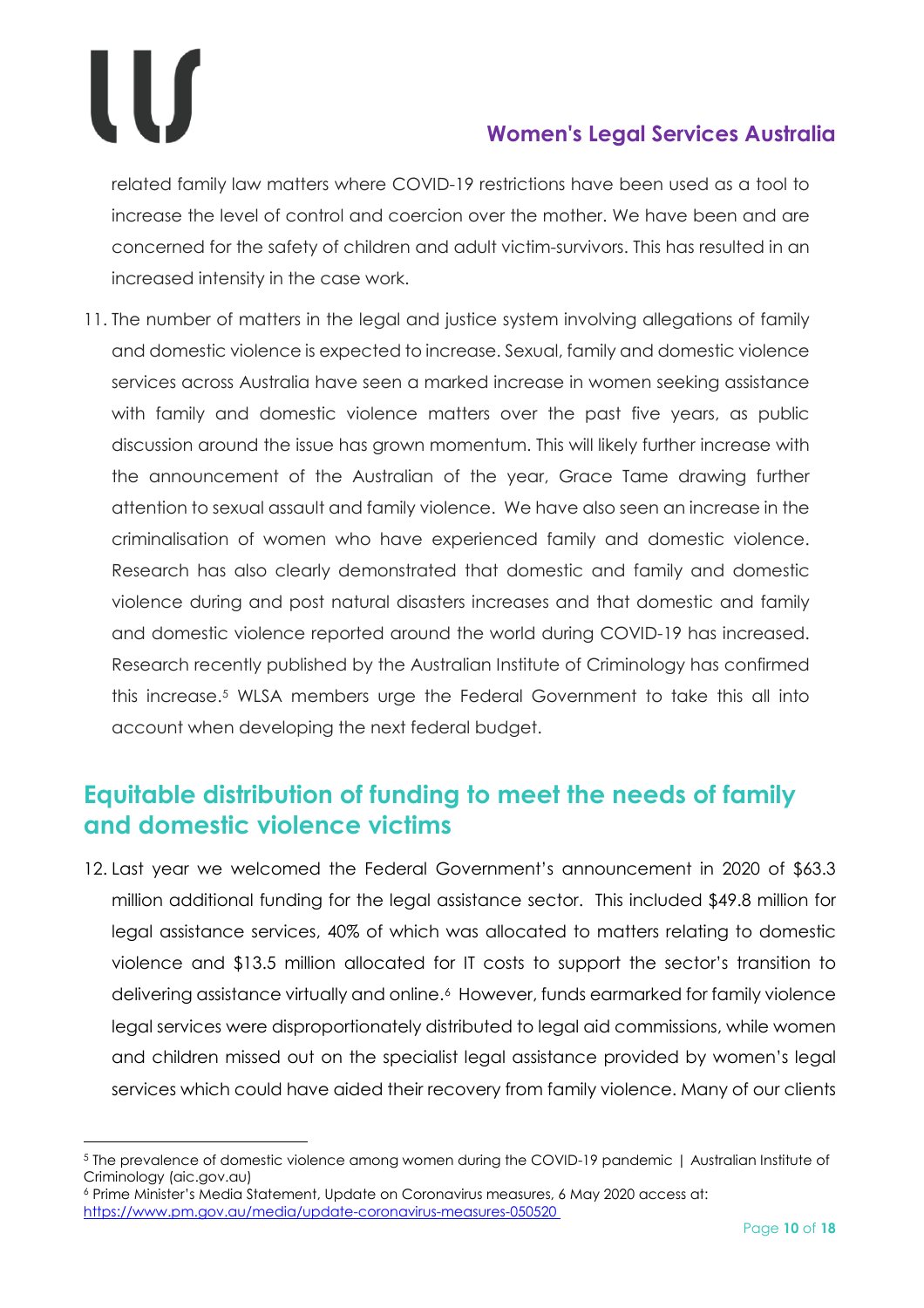cannot access generalist legal aid services due to legal conflict (the perpetrator has accessed the service first).

- 13. Questioning by Senator Larissa Waters at the Senate Estimates Hearings last October revealed that Women's Legal Services across Australia only received **7%** of the total funding pool allocated to legal assistance services for matters relating to family violence (\$3.4million).[7](#page-10-1) There are approximately 18 services operating in Australia which can't meet current demand levels let alone increased demand caused by COVID-19.
- 14. The AGD indicated at the same Senate Estimates Hearing, that they had received detailed proposals from the states and territories setting out how they intended to distribute the funding quarantined for domestic violence legal assistance (\$163million) under the National Legal Assistance Partnership 2020-2025 (NLAP). We note that a significant proportion of the funding, needs to be directed equitably towards specialist women's legal services around the country. These legal support services are crucial to enable women (and their children) to navigate their way through the family law system safely.

#### <span id="page-10-0"></span>**Resourcing a safer family law system**

- 15. For the past 10 years WLSA has been advocating for Safety First in Family Law.<sup>8</sup> WLSA's Safety First in Family Law plan was publicly re-launched with the support of Rosie Batty, former Australian of the Year and OAM, in 201[9](#page-10-3).<sup>9</sup> The plan, which has been endorsed by over 90 organisations across Australia, includes 5 steps for reform to keep women and children safe:
	- i. Strengthen family violence response in the family law system
	- ii. Provide effective legal help for the most disadvantaged
	- iii. Ensure family law professionals have real understanding of family violence
	- iv. Increase access to safe dispute resolution models

 $\overline{a}$ <sup>7</sup> Senate Estimates 21/10/2020 questioning from Senator Larissa Waters of AGD witnesses

<span id="page-10-2"></span><span id="page-10-1"></span><sup>8</sup> [http://www.wlsa.org.au/campaigns/safety\\_first\\_in\\_family\\_law](http://www.wlsa.org.au/campaigns/safety_first_in_family_law)

<span id="page-10-3"></span><sup>9</sup> https://www.news.com.au/national/politics/politicians-should-embrace-a-fivestep-plan-to-combat-familyviolence/news-story/d0bf391997e8b867c6455fd2cbfda990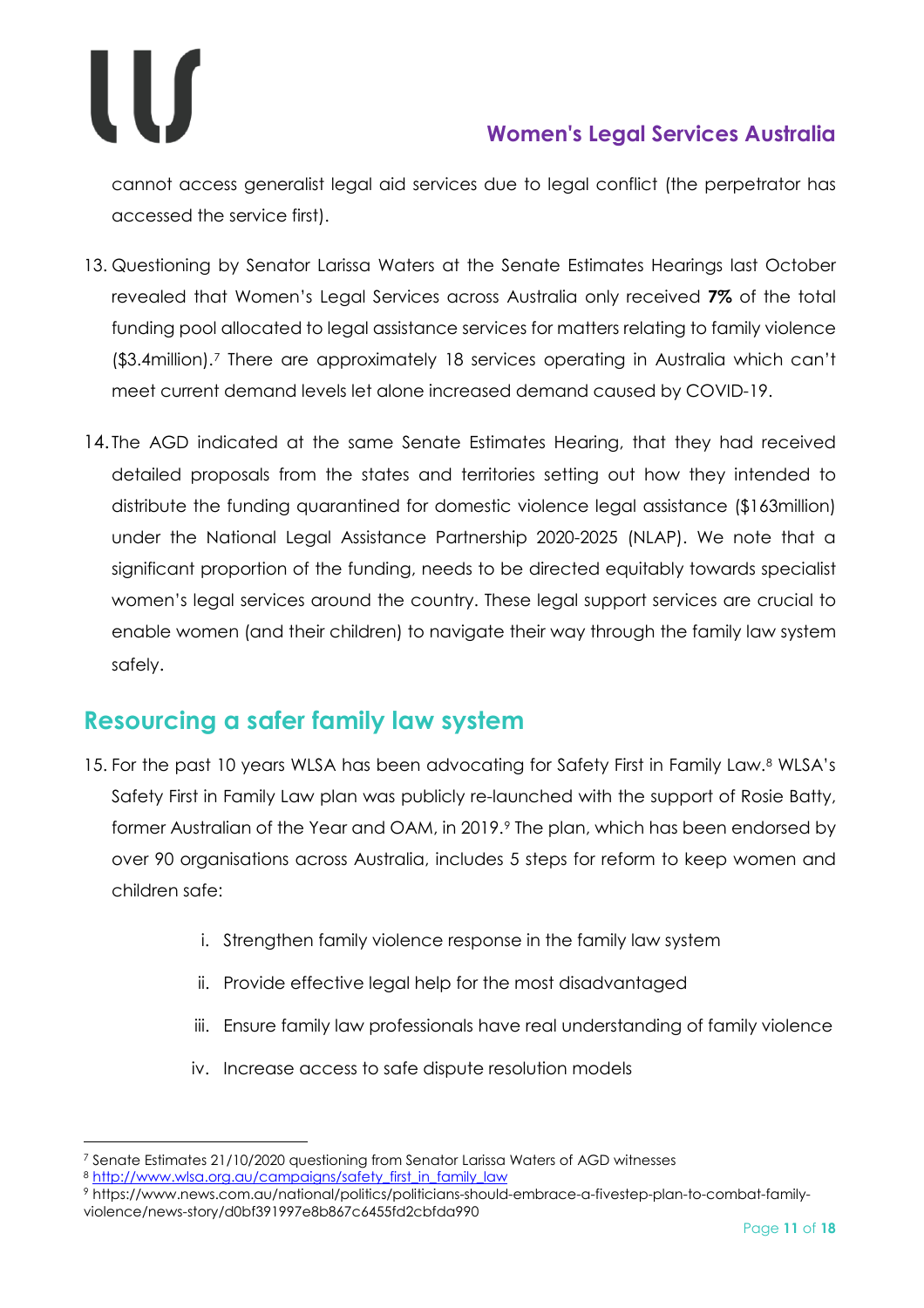- v. Overcome the gaps between the family law, family violence and child protection systems.
- 16. Over the past year WLSA has been working closely with the Family Law Courts to improve the safety of women and children navigating the family law system in Australia.
- 17. We welcome the initiative of the Chief Justice of the Family Court of Australia and Chief Judge of the Federal Circuit Court of Australia, the Hon Will Alstergren, which has led to the establishment and expansion of a special COVID-19 list where parenting matters related to COVID-19 can be urgently listed and dealt with within 72 hours. This list is for urgent matters, including family violence, that are related to COVID-19. WLSA submits that the effective operation of the COVID-19 family law list depends largely on it being supported by access to legal advice and representation. Funding recently announced for the legal assistance sector needs to be directed towards specialist women's legal services around the country. These legal support services are crucial to enable women (and their children) to navigate their way through the family law system safely.
- 18. In 2019 the Australian government committed to funding pilots in four family court registries across Australia to trial family violence risk assessments, case management, triage and specialist family violence lists over the next two years. For women experiencing family violence and relationship breakdown, this reform initiative will mean that women and children who enter the family law system will receive the safety supports and case management they need in the early stages. We believe this is a significant reform initiative because nearly 70 % of matters the court is currently dealing with involve allegations of family violence.
- 19. We recommend that these risk-screening pilots, which have been since named the *Lighthouse Project*, should be rolled out nationally across all family law court registries in Australia as a matter of priority so that all women and children can feel safe and supported, not just those who are fortunate enough to be able to access the pilot programs. Further, recent developments that have seen the courts deliver virtual nonplace based hearings across Australia be adapted to enable the *Lighthouse Project* to have as far a reach into regional and remote areas as possible.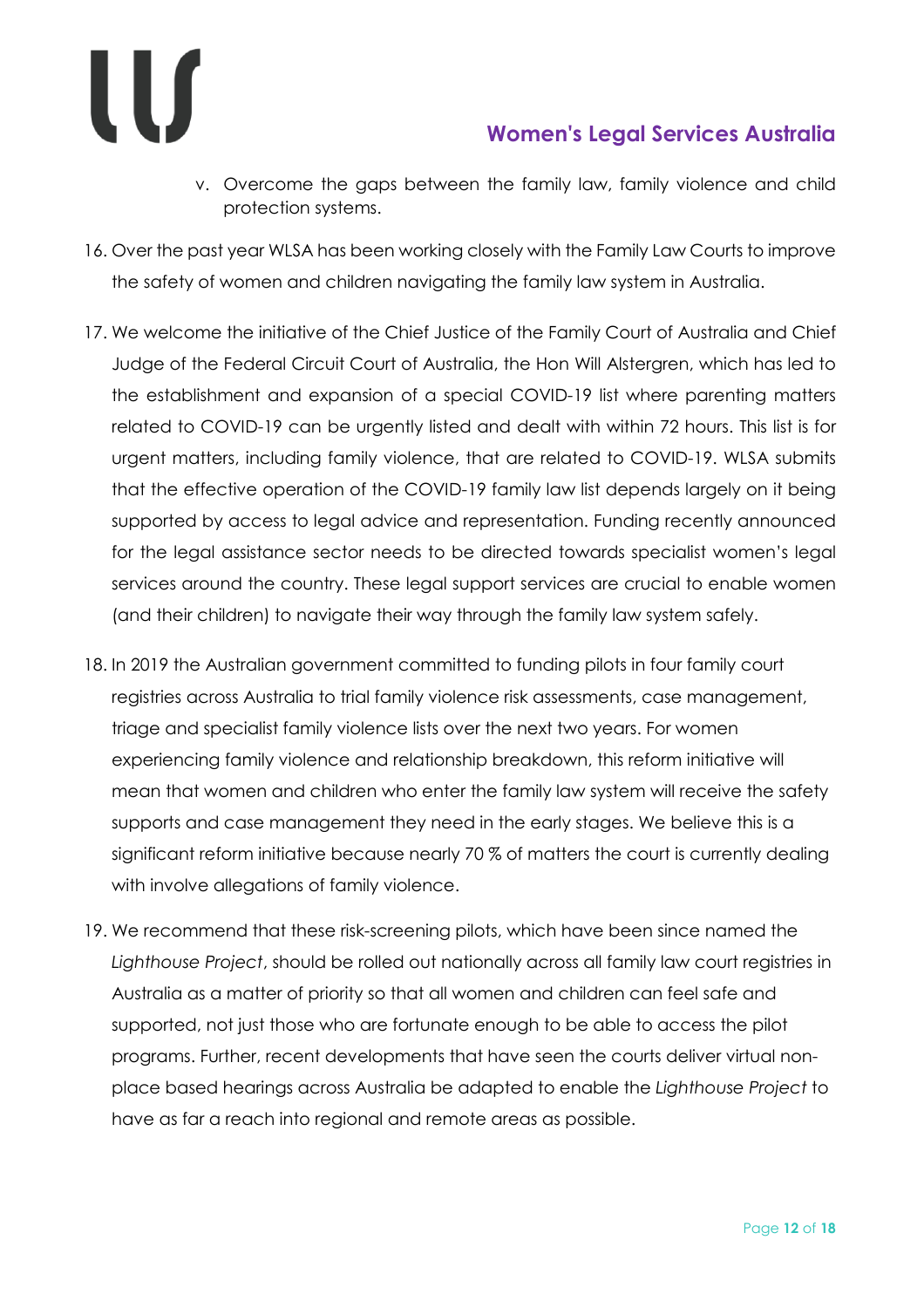# l l S

## <span id="page-12-0"></span>**ATTACHMENT A**

## **WLSA's National Costing Model Briefing Paper**

#### <span id="page-12-1"></span>**Background**

Specialist women's legal services are chronically underfunded and are struggling to meet the complex legal, financial and social needs of vulnerable and disadvantaged Australian women experiencing relationship breakdown and family violence.

The restrictions imposed because of COVID-19 have increased the danger for at-risk women by confining many in their homes with potentially violent partners and increasing the opportunities for coercive control, as well as creating significant financial stress. This has placed even greater pressure on already strained specialist legal services.

To address the predicted increase in demand as a result of COVID-19, WLSA and Jim Stanford, Director of the Centre for Future Work at the Australia Institute, together developed a National Costing Model, in September this year.

Data for the National Costing Model was developed after each WLSA member conducted an audit of unmet need experienced by their service for the 2019/20 financial year. The figures were provided to Jim Stanford, as the basis for a National Costing Model and establishing agreed benchmarks. Non-staff costs were provided by each service on the basis of past expenditure and were then benchmarked for remote areas and non-remote areas.

#### <span id="page-12-2"></span>**Summary of national costings**

The model demonstrates that the current level of unmet need for family law assistance is around 40% of all women who present to our services.

It also demonstrates that an immediate injection of around \$25 million is needed annually to employ 139 extra staff across Australia and to resource our services so that we can meet current demand levels. Over the next decade a conservative estimate of around \$225 million needs to be allocated.

This model does not take into account the anticipated and predicted need as the full effects of the COVID-19 pandemic unfold.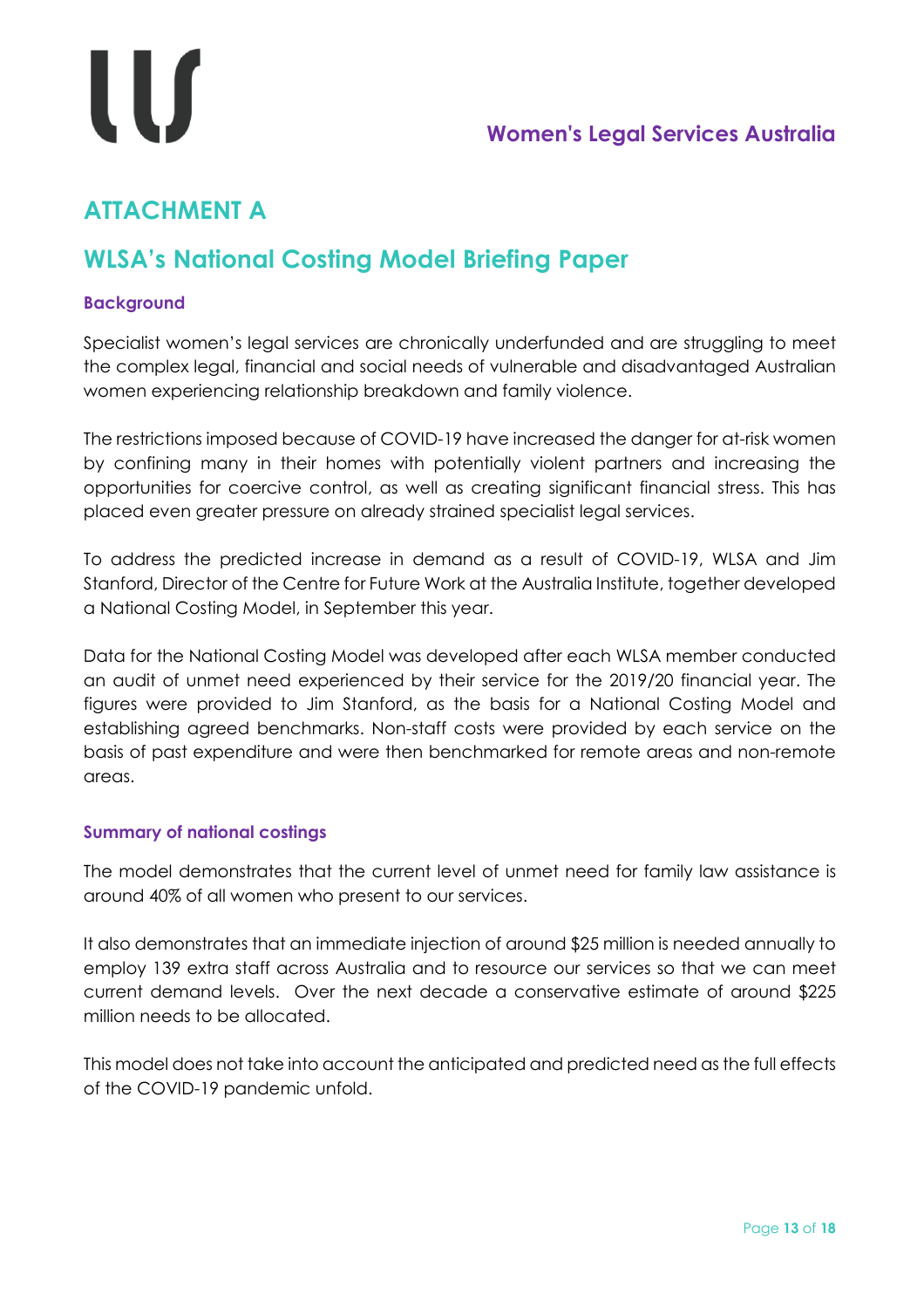

#### **Table 1: Detail of Base Year Cost Components**

<span id="page-13-1"></span><span id="page-13-0"></span>

|                                                                                                              | <b>Regions</b> |             |               |           |                |                |              |           |           |              |                |               |                        |     |                   |
|--------------------------------------------------------------------------------------------------------------|----------------|-------------|---------------|-----------|----------------|----------------|--------------|-----------|-----------|--------------|----------------|---------------|------------------------|-----|-------------------|
|                                                                                                              |                |             | <b>WBAWLC</b> |           |                |                |              |           |           |              |                |               |                        |     |                   |
| <b>Positions</b>                                                                                             | WLS VIC        | WLS NSW     | <b>NSW</b>    | WLS WA    | <b>WLS TAS</b> | <b>WLS ACT</b> | WLS QLD      | North QLD | CAWLS     | <b>TEWLS</b> | <b>KWILS</b>   | <b>WLS SA</b> | ATSIWLSQ   Total Staff |     | <b>Total Cost</b> |
|                                                                                                              |                |             |               |           |                |                |              |           |           |              |                |               |                        |     |                   |
| Director/Senior Admin                                                                                        |                | $\mathbf 0$ |               | 0         |                |                | $\Omega$     |           |           |              | 0              |               | $\Omega$               | 8   | \$1,504,000       |
| Lawyers/Solicitors                                                                                           |                | 10          |               | b         |                |                |              | b         |           |              | 4              | 8             |                        | 65  | \$11,456,250      |
| Social Worker                                                                                                |                |             |               |           |                |                |              | 0         |           |              | $\overline{2}$ | ∠             | $\Omega$               | 16  | \$2,444,000       |
| <b>Financial Counsellor</b>                                                                                  |                |             |               |           |                |                |              | 0         |           |              |                |               |                        | 11  | \$1,680,250       |
| Other Education, Communications & Outreach                                                                   | $\Omega$       | $\Omega$    |               |           |                |                |              |           |           |              | 0              | ۷             |                        | 6   | \$916,500         |
| Community Access & Client Support                                                                            | 0              |             |               |           |                |                |              |           |           |              |                |               |                        | 9   | \$1,374,750       |
| Admin                                                                                                        |                | $\mathbf 0$ |               |           |                |                |              |           |           |              |                | $\Omega$      |                        | 17  | \$1,997,500       |
| Intake & Para-legal Officers                                                                                 |                | $\Omega$    |               |           |                |                | <sup>n</sup> |           | $\Omega$  |              | 0              |               |                        |     | \$822,500         |
| <b>TOTAL STAFF</b>                                                                                           | 13             | 16          |               | 12        |                |                | 13           | 11        | 14        |              | 10             | 17            |                        | 139 | \$22,195,750      |
| Non-staff Costs (1)                                                                                          | \$195,000      | \$240,000   | \$90,000      | \$180,000 | \$135,000      | \$120,000      | \$195,000    | \$495,000 | \$630,000 | \$315,000    | \$450,000      | \$255,000     | \$135,000              |     | \$3,435,000       |
| <b>TOTAL COST</b>                                                                                            |                |             |               |           |                |                |              |           |           |              |                |               |                        |     | \$25,630,750      |
| $(1)$ Non-staff cost benchmarks applied for remote areas (\$45,000/FTE) and non-remote areas (\$15,000/FTE). |                |             |               |           |                |                |              |           |           |              |                |               |                        |     |                   |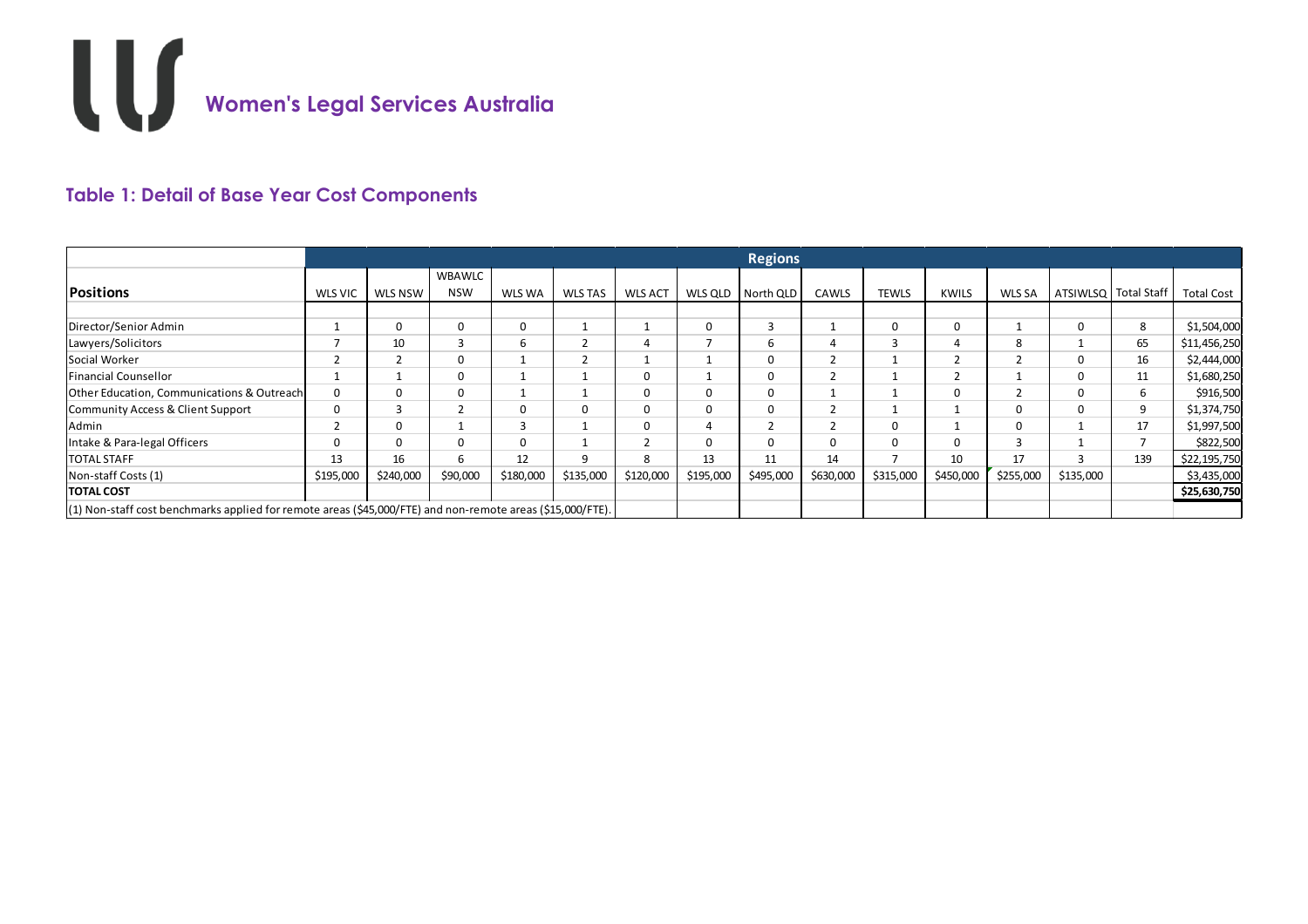

**Table 2: Summary of New Positions by Occupation**

| Director/Senior Admin                      | 8   |
|--------------------------------------------|-----|
| Lawyers/Solicitors                         | 65  |
| Social Worker                              | 16  |
| <b>Financial Counsellor</b>                | 11  |
| Other Education, Communications & Outreach | 6   |
| Community Access & Client Support          | 9   |
| Admin                                      | 17  |
| Intake & Para-legal Officers               | 7   |
| <b>TOTAL</b>                               | 139 |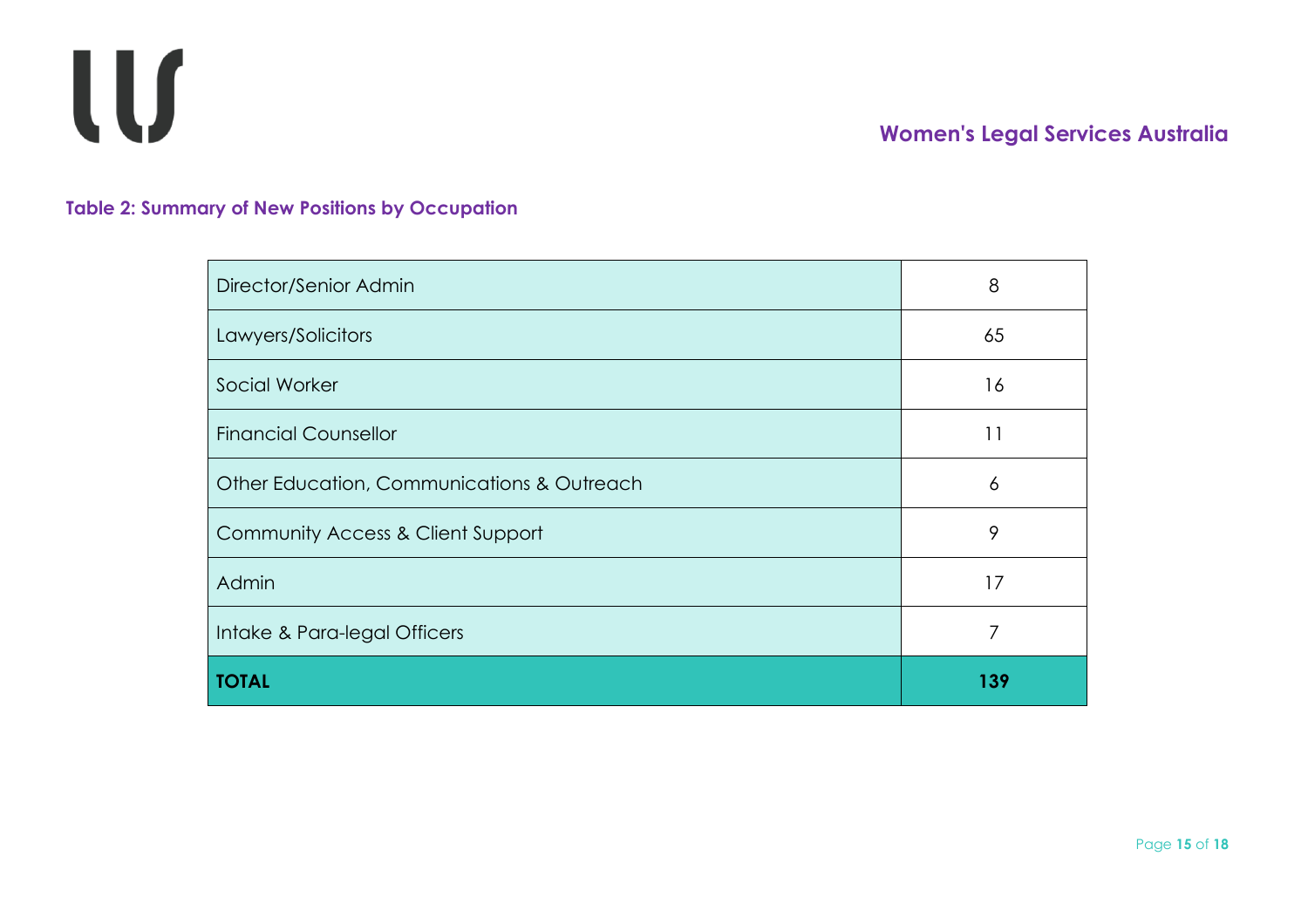

**Table 3: Summary of New Positions by Region**

<span id="page-15-0"></span>

| <b>WLS VIC</b>    | 13 | North QLD       | 11              |
|-------------------|----|-----------------|-----------------|
| WLS NSW           | 16 | <b>ATSIWLSQ</b> | $\mathfrak{S}$  |
| <b>WBAWLC NSW</b> | 6  | CAWLS           | 14              |
| WLS WA            | 12 | <b>TEWLS</b>    | $\overline{7}$  |
| <b>WLS TAS</b>    | 9  | WLS SA          | 17              |
| <b>WLS ACT</b>    | 8  | KWILS           | 10 <sup>°</sup> |
| WLS QLD           | 13 | <b>TOTAL</b>    | 139             |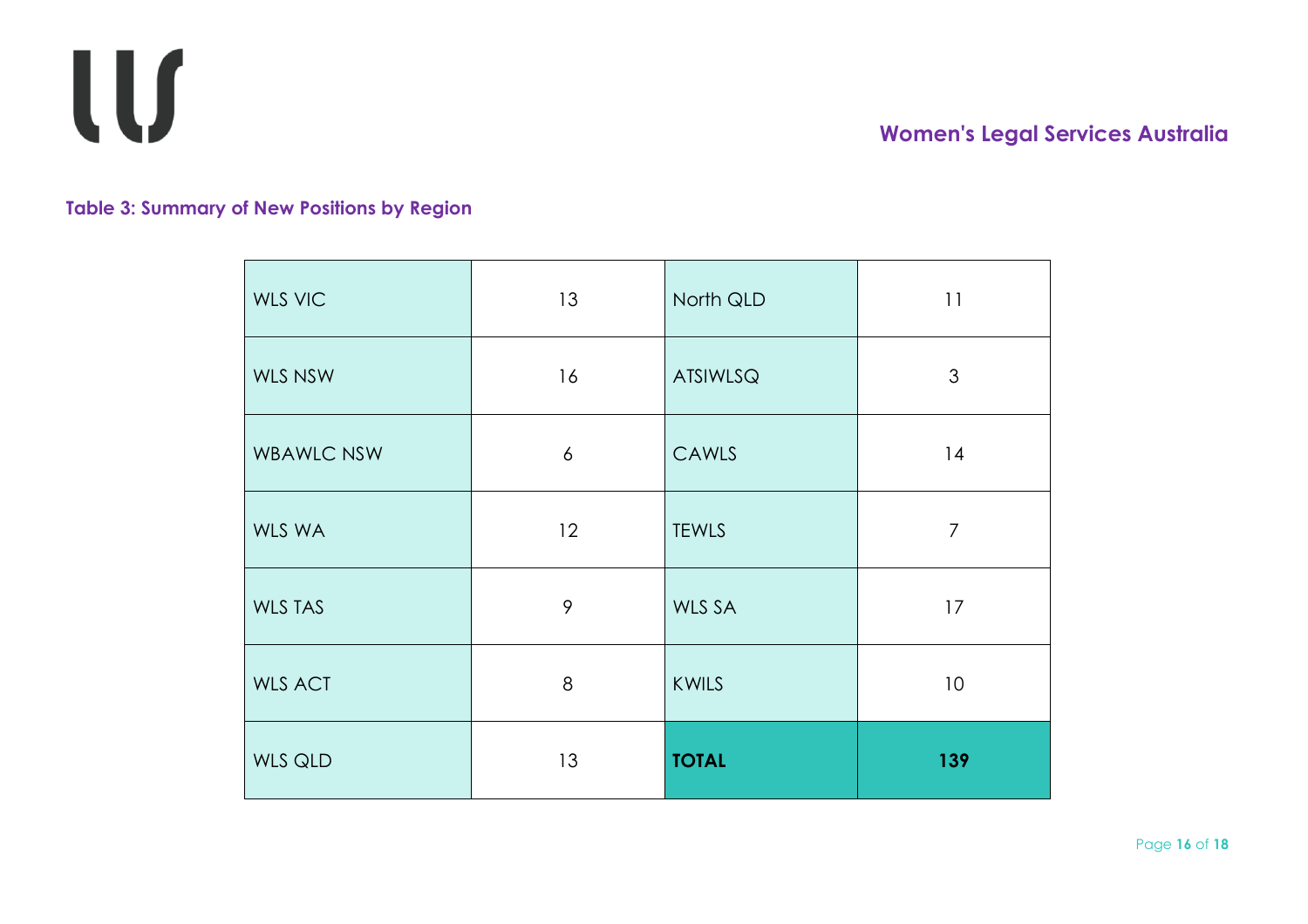

#### **Table 4: Staff Cost Benchmarks**

<span id="page-16-0"></span>

| <b>Position</b>                                  | <b>Salary</b> | Including 17.5% Loading |
|--------------------------------------------------|---------------|-------------------------|
| Director/Senior Admin                            | \$160,000     | \$188,000               |
| Lawyers/Solicitors                               | \$150,000     | \$176,250               |
| Social Worker                                    | \$130,000     | \$152,750               |
| <b>Financial Counsellor</b>                      | \$130,000     | \$152,750               |
| Other Education,<br>Communications &<br>Outreach | \$130,000     | \$152,750               |
| Community Access & Client<br>Support             | \$130,000     | \$152,750               |
| Admin                                            | \$100,000     | \$117,500               |
| Intake & Para-legal Officers                     | \$100,000     | \$117,500               |